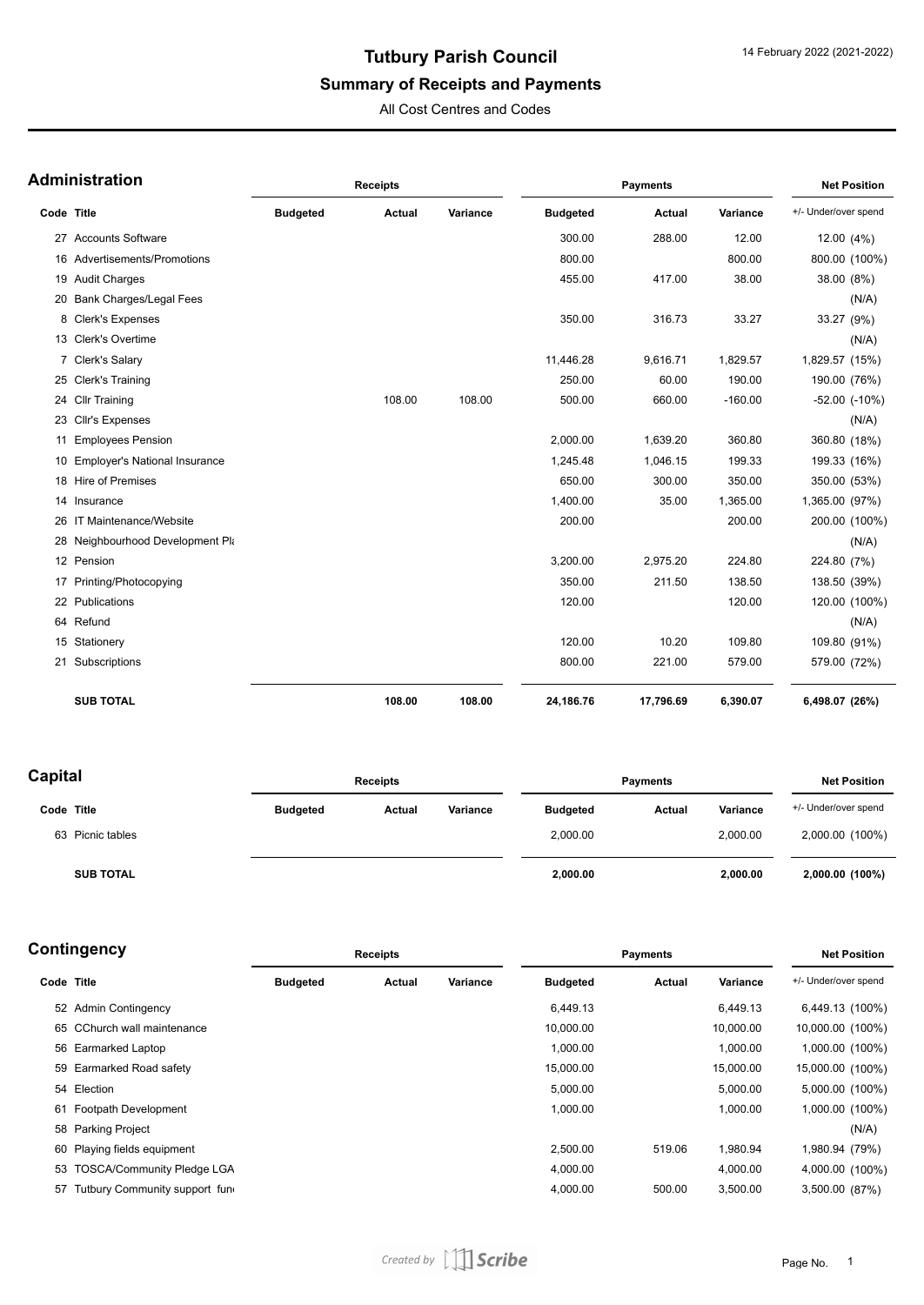## **Tutbury Parish Council**

#### **Summary of Receipts and Payments**

All Cost Centres and Codes

| <b>SUB TOTAL</b> | 48.949.13 | ,019.06 | 47,930.07<br>$  -$ | 930.07 (97%)<br>4 |
|------------------|-----------|---------|--------------------|-------------------|

| <b>Highways, Footpaths &amp; Bus SI</b> |                                  | <b>Receipts</b> |        | <b>Payments</b> |                 |               | <b>Net Position</b> |                      |
|-----------------------------------------|----------------------------------|-----------------|--------|-----------------|-----------------|---------------|---------------------|----------------------|
| Code Title                              |                                  | <b>Budgeted</b> | Actual | Variance        | <b>Budgeted</b> | <b>Actual</b> | Variance            | +/- Under/over spend |
|                                         | 30 Bus Shelter Maintenance       |                 |        |                 | 1,000.00        |               | 00.000,1            | 1,000.00 (100%)      |
|                                         | 32 Planter Maintenance           |                 |        |                 | 2.000.00        | 1.379.36      | 620.64              | 620.64 (31%)         |
| 31                                      | Rights of Way Maintenance        |                 |        |                 | 1,500.00        | 525.00        | 975.00              | 975.00 (65%)         |
|                                         | 29 Street & Bus Shelter Cleaning |                 |        |                 | 4.000.00        | 3.458.00      | 542.00              | 542.00 (13%)         |
|                                         | <b>SUB TOTAL</b>                 |                 |        |                 | 8.500.00        | 5.362.36      | 3.137.64            | 3,137.64 (36%)       |

|                 | <b>Receipts</b>                                      |          |                 |        |                 | <b>Net Position</b>  |  |
|-----------------|------------------------------------------------------|----------|-----------------|--------|-----------------|----------------------|--|
| <b>Budgeted</b> | <b>Actual</b>                                        | Variance | <b>Budgeted</b> | Actual | Variance        | +/- Under/over spend |  |
| 2,001.00        | 2,001.00                                             |          |                 |        |                 | $(0\%)$              |  |
| 2.16            | 1.81                                                 | $-0.35$  |                 |        |                 | $-0.35$ $(-16%)$     |  |
|                 |                                                      |          |                 |        |                 | (N/A)                |  |
|                 |                                                      |          |                 |        |                 | (N/A)                |  |
| 45.741.42       | 45,741.42                                            |          |                 |        |                 | $(0\%)$              |  |
|                 |                                                      |          |                 |        |                 | (N/A)                |  |
| 47,744.58       | 47,744.23                                            | $-0.35$  |                 |        |                 | $-0.35(0%)$          |  |
|                 | 5 Other Grants/Donations<br>4 Playing Fields Charges |          |                 |        | <b>Payments</b> |                      |  |

| <b>Parks &amp; Open Spaces</b> |                                   |                 | <b>Receipts</b> |          |                 | <b>Net Position</b> |             |                      |
|--------------------------------|-----------------------------------|-----------------|-----------------|----------|-----------------|---------------------|-------------|----------------------|
| Code Title                     |                                   | <b>Budgeted</b> | Actual          | Variance | <b>Budgeted</b> | Actual              | Variance    | +/- Under/over spend |
| 37                             | Caretaker Contract                |                 |                 |          |                 |                     |             | (N/A)                |
|                                | 36 Changing Room Maintenance      |                 |                 |          | 2,000.00        | 839.00              | 1,161.00    | 1,161.00 (58%)       |
|                                | 38 Changing Room Power & Water    |                 |                 |          | 850.00          | 682.87              | 167.13      | 167.13 (19%)         |
|                                | 40 Churchyard Maintenance         |                 |                 |          | 3,000.00        | 550.00              | 2,450.00    | 2,450.00 (81%)       |
| 39                             | Closed Church Yard Mowing         |                 |                 |          | 3,000.00        | 1,050.00            | 1,950.00    | 1,950.00 (65%)       |
| 41                             | Elm Lane                          |                 |                 |          | 200.00          | 158.35              | 41.65       | 41.65 (20%)          |
|                                | 34 Playing Field Maintenance      |                 |                 |          | 3,000.00        | 558.21              | 2,441.79    | 2,441.79 (81%)       |
|                                | 35 Playing Fields Mowing Contract |                 |                 |          | 3,200.00        | 4,982.00            | $-1,782.00$ | $-1,782.00$ $(-55%)$ |
|                                | 33 Playing Fields Rents           |                 |                 |          | 1,300.00        | 500.00              | 800.00      | 800.00 (61%)         |
| 42                             | Triangle Maintenance              |                 |                 |          | 1,000.00        |                     | 1,000.00    | 1,000.00 (100%)      |
|                                | <b>SUB TOTAL</b>                  |                 |                 |          | 17,550.00       | 9,320.43            | 8,229.57    | 8,229.57 (46%)       |

| <b>Section Charities &amp; 137</b> |                            | <b>Receipts</b> |        |          | <b>Payments</b> |               |          | <b>Net Position</b>  |  |
|------------------------------------|----------------------------|-----------------|--------|----------|-----------------|---------------|----------|----------------------|--|
| Code Title                         |                            | <b>Budgeted</b> | Actual | Variance | <b>Budgeted</b> | <b>Actual</b> | Variance | +/- Under/over spend |  |
| 51                                 | Best Kept Village          |                 |        |          |                 |               |          | (N/A)                |  |
|                                    | 45 Christmas Decorations   |                 |        |          | 200.00          |               | 200.00   | 200.00 (100%)        |  |
|                                    | 62 Flag Brackets and Poles |                 |        |          | 2.600.00        |               | 2.600.00 | 2,600.00 (100%)      |  |
|                                    | 44 Flower & Bulb Planting  |                 |        |          |                 |               |          | (N/A)                |  |